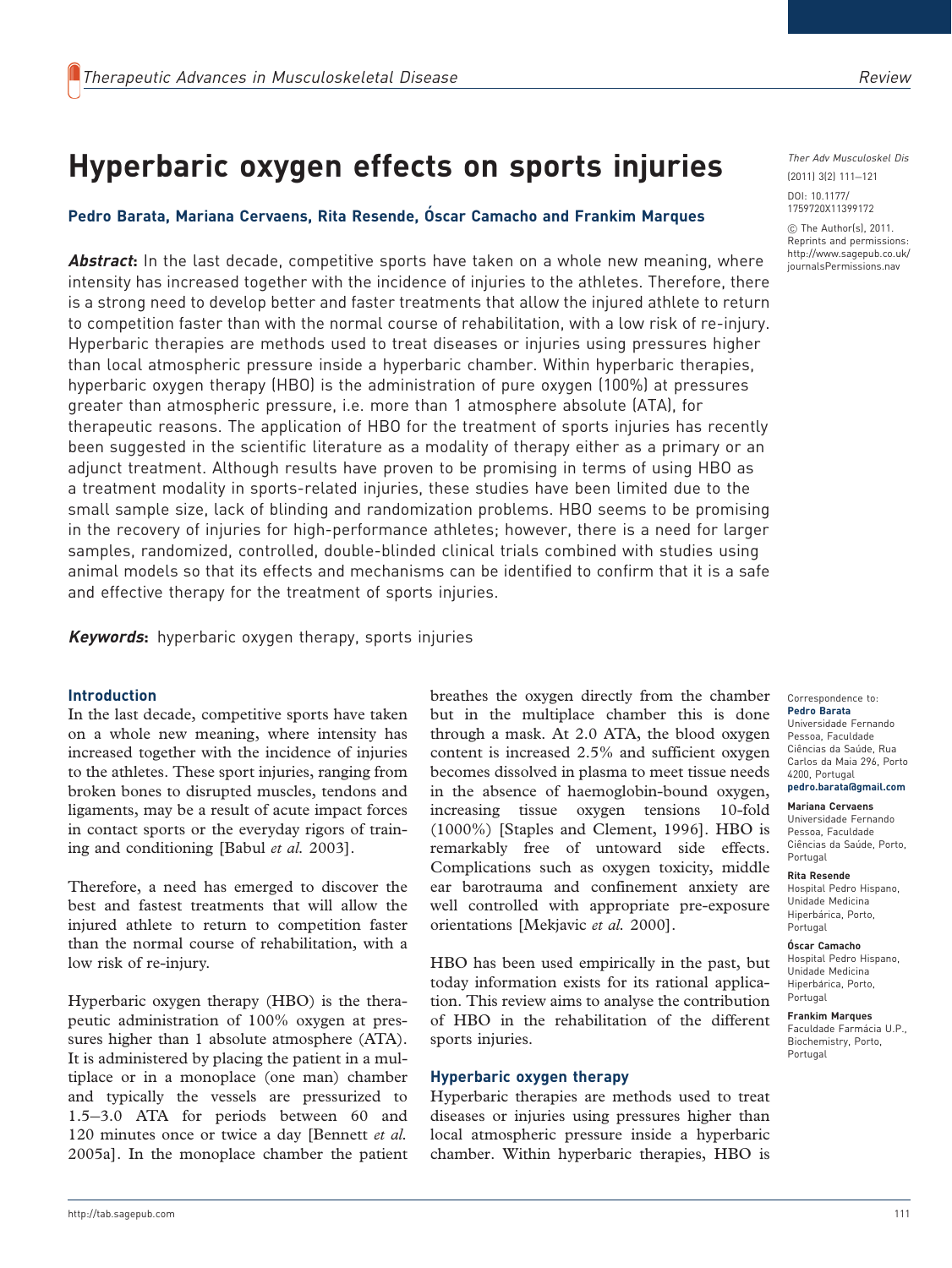the administration of pure oxygen (100%) at pressures greater than atmospheric pressure, i.e. more than 1 ATA, for therapeutic reasons [Albuquerque e Sousa, 2007].

In order to be able to perform HBO, special facilities are required, with the capacity for withstanding pressures higher than 1 ATA, known as hyperbaric chambers, where patients breathe 100% oxygen [Fernandes, 2009].

In the case of single monoplace chambers (with a capacity for only one person) the oxygen is inhaled directly from the chambers' environment [Fernandes, 2009]. Although much less expensive to install and support, they have the major disadvantage of not being possible to access the patient during treatment. It is possible to monitor blood pressure, arterial waveform and electrocardiogram noninvasively, and to provide intravenous medications and fluids. Mechanical ventilation is possible if chambers are equipped appropriately, although it is not possible to suction patients during treatment. Mechanical ventilation in the monoplace chamber is provided by a modified pressure-cycled ventilator outside of the chamber [Sheridan and Shank, 1999].

In multiplace chambers, the internal atmosphere is room air compressed up to 6 ATA. Attendants in this environment breathe compressed air, accruing a nitrogen load in their soft tissues, in the same way as a scuba diver breathing compressed air. These attendants need to decompress to avoid the decompression illness by using more complex decompression procedures when the treatment tables are more extended (e.g. Navy tables). The patients, on the other hand, are breathing oxygen while at pressure. This oxygen can be administered via face mask, a hood or endotracheal tube. The advantage of such a chamber is that the patient can be attended to during treatment, but the installation and support costs are very high. These high costs preclude the widespread use of multiplace chambers [Sheridan and Shank, 1999].

### Biochemical, cellular and physiological effects of HBO

The level of consumption of  $O_2$  by a given tissue, on the local blood stream, and the relative distance of the zone considered from the nearest arteriole and capillary determines the  $O<sub>2</sub>$  tension in this tissue. Indeed,  $O_2$  consumption causes oxygen partial pressure  $(pO<sub>2</sub>)$  to fall rapidly between arterioles and vennules. This emphasizes the fact that in tissues there is a distribution of oxygen tensions according to a gradient. This also occurs at the cell level such as in the mitochondrion, the terminal place of oxygen consumption, where  $O_2$  concentrations range from 1.5 to  $3 \mu M$  [Mathieu, 2006].

Before reaching the sites of utilization within the cell such as the perioxome, mitochondria and endoplasmic reticulum, the oxygen moves down a pressure gradient from inspired to alveolar gas, arterial blood, the capillary bed, across the interstitial and intercellular fluid. Under normobaric conditions, the gradient of  $pO<sub>2</sub>$  known as the 'oxygen cascade' starts at 21.2 kPa (159 mmHg) and ends up at 0.5-3 kPa (3.8-22.5 mmHg) depending on the target tissue [Mathieu, 2006]. The arterial oxygen tension  $(PaO<sub>2</sub>)$  is approximately 90 mmHg and the tissue oxygen tension  $(PtO<sub>2</sub>)$  is approximately 55 mmHg [Sheridan and Shank, 1999]. These values are markedly increased by breathing pure oxygen at greater than atmospheric pressure.

HBO is limited by toxic oxygen effects to a maximum pressure of 300 kPa (3 bar). Partial pressure of carbon dioxide in the arterial blood (PaCO<sub>2</sub>), water vapour pressure and respiratory quotient (RQ) do not vary significantly between 100 and 300 kPa (1 and 3 bar). Thus, for example, the inhalation of 100% oxygen at 202.6 kPa (2 ATA) provides an alveolar  $PO<sub>2</sub>$  of 1423 mmHg and, consequently, the alveolar oxygen passes the alveolar-capillary space and diffuses into the venous pulmonary capillary bed according to Fick's laws of diffusion [Mathieu, 2006].

### Hyperoxya and hyperoxygenation

Oxygen is transported by blood in two ways: chemically, bound to haemoglobin, and physically, dissolved in plasma. During normal breathing in the environment we live in, haemoglobin has an oxygen saturation of 97%, representing a total oxygen content of about 19.5 ml  $O_2/100$  ml of blood (or 19.5 vol%), because  $1 g$  of  $100\%$ saturated haemoglobin carries 1.34 ml oxygen. In these conditions the amount of oxygen dissolved in plasma is 0.32 vol%, giving a total of 19.82 vol% oxygen. When we offer 85% oxygen through a Hudson mask or endotracheal intubation the oxygen content can reach values up to 22.2 vol% [Jain, 2004].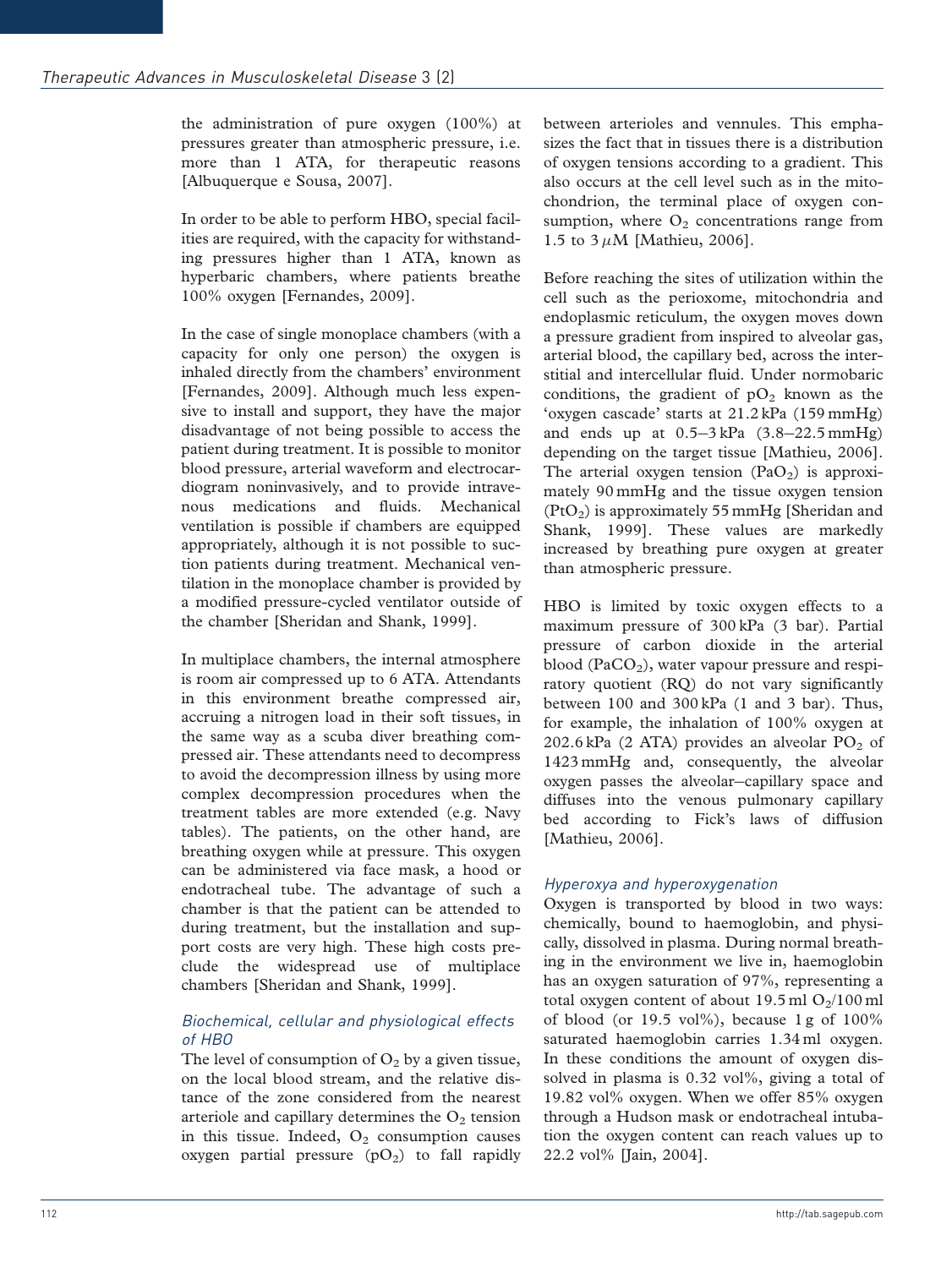The main effect of HBO is hyperoxia. During this therapy, oxygen is dissolved physically in the blood plasma. At an ambient pressure of 2.8 ATA and breathing 100% oxygen, the alveolar oxygen tension  $(PAO<sub>2</sub>)$  is approximately 2180 mmHg, the  $PaO<sub>2</sub>$  is at least 1800 mmHg and the tissue concentration  $(PtO<sub>2</sub>)$  is at least 500 mmHg. The oxygen content of blood is approximately

 $([1.34 \times Hbg \times SaO_2] + [0.0031 \times PaO_2]),$ 

where Hbg is serum haemoglobin concentration and  $SaO<sub>2</sub>$  is arterial oxygen saturation [Sheridan] and Shank, 1999]. At a  $PaO<sub>2</sub>$  of 1800 mmHg, the dissolved fraction of oxygen in plasma  $(0.0031 \times PaO<sub>2</sub>)$  is approximately 6 vol%, which means that 6 ml of oxygen will be physically dissolved in 100 ml of plasma, reaching a total volume of oxygen in the circulating blood volume equal to 26.9 vol%, equivalent to basic oxygen metabolic needs, and the  $paO<sub>2</sub>$  in the arteries can reach 2000 mmHg. With a normal lung function and tissue perfusion, a partial pressure of oxygen in the blood  $(pO<sub>2</sub>) > 1000$  mmHg could be reached [Mayer et al. 2004]. Breathing pure oxygen at 2 ATA, the oxygen content in plasma is 10 times higher than when breathing air at sea level. Under normal conditions the  $pO_2$ is 95 mmHg; under conditions of a hyperbaric chamber, the  $pO<sub>2</sub>$  can reach values greater than 2000 mmHg [Jain, 2004]. Consequently, during HBO, Hbg is also fully saturated on the venous side, and the result is an increased oxygen tension throughout the vascular bed. Since diffusion is driven by a difference in tension, oxygen will be forced further out into tissues from the vascular bed [Mortensen, 2008] and diffuses to areas inaccessible to molecules of this gas when transported by haemoglobin [Albuquerque e Sousa, 2007].

After removal from the hyperbaric oxygen environment, the  $PaO<sub>2</sub>$  normalizes in minutes, but the  $PtO<sub>2</sub>$  may remain elevated for a variable period. The rate of normalization of  $PtO<sub>2</sub>$  has not been clearly described, but is likely measured in minutes to a few hours, depending on tissue perfusion [Sheridan and Shank, 1999].

The physiological effects of HBO include shortterm effects such as vasoconstriction and enhanced oxygen delivery, reduction of oedema, phagocytosis activation and also an anti-inflammatory effect (enhanced leukocyte function). Neovascularization (angiogenesis in hypoxic soft tissues), osteoneogenesis as well as stimulation of

collagen production by fibroblasts are known long-term effects. This is beneficial for wound healing and recovery from radiation injury [Mayer et al. 2004; Sheridan and Shank, 1999].

### Physiological and therapeutic effects of HBO

In normal tissues, the primary action of oxygen is to cause general vasoconstriction (especially in the kidneys, skeletal muscle, brain and skin), which elicits a 'Robin Hood effect' through a reduction of blood flow to well-oxygenated tissue [Mortensen, 2008]. HBO not only provides a significant increase in oxygen availability at the tissue level, as selective hyperoxic and not hypoxic vasoconstriction, occurring predominantly at the level of healthy tissues, with reduced blood volume and redistribution oedema for peripheral tissue hypoxia, which can raise the anti-ischemic and antihypoxic effects to extremities due to this physiological mechanism [Albuquerque e Sousa, 2007]. HBO reduces oedema, partly because of vasoconstriction, partly due to improved homeostasis mechanisms. A high gradient of oxygen is a potent stimuli for angioneogenesis, which has an important contribution in the stimulation of reparative and regenerative processes in some diseases [Mortensen, 2008].

Also many cell and tissue functions are dependent on oxygen. Of special interest are leukocytes ability to kill bacteria, cell replication, collagen formation, and mechanisms of homeostasis, such as active membrane transport, e.g. the sodium-potassium pump. HBO has the effect of inhibiting leukocyte adhesion to the endothelium, diminishing tissue damage, which enhances leukocyte motility and improves microcirculation [Mortensen, 2008]. This occurs when the presence of gaseous bubbles in the venous vessels blocks the flow and induces hypoxia which causes endothelial stress followed by the release of nitric oxide (NO) which reacts with superoxide anions to form peroxynitrine. This, in turn, provokes oxidative perivascular stress and leads to the activation of leukocytes and their adhesion to the endothelium [Antonelli et al. 2009].

Another important factor is hypoxia. Hypoxia is the major factor stimulating angiogenesis. However, deposition of collagen is increased by hyperoxygenation, and it is the collagen matrix that provides support for the growth of new capillary bed. Two-hour daily treatments with HBO are apparently responsible for stimulating the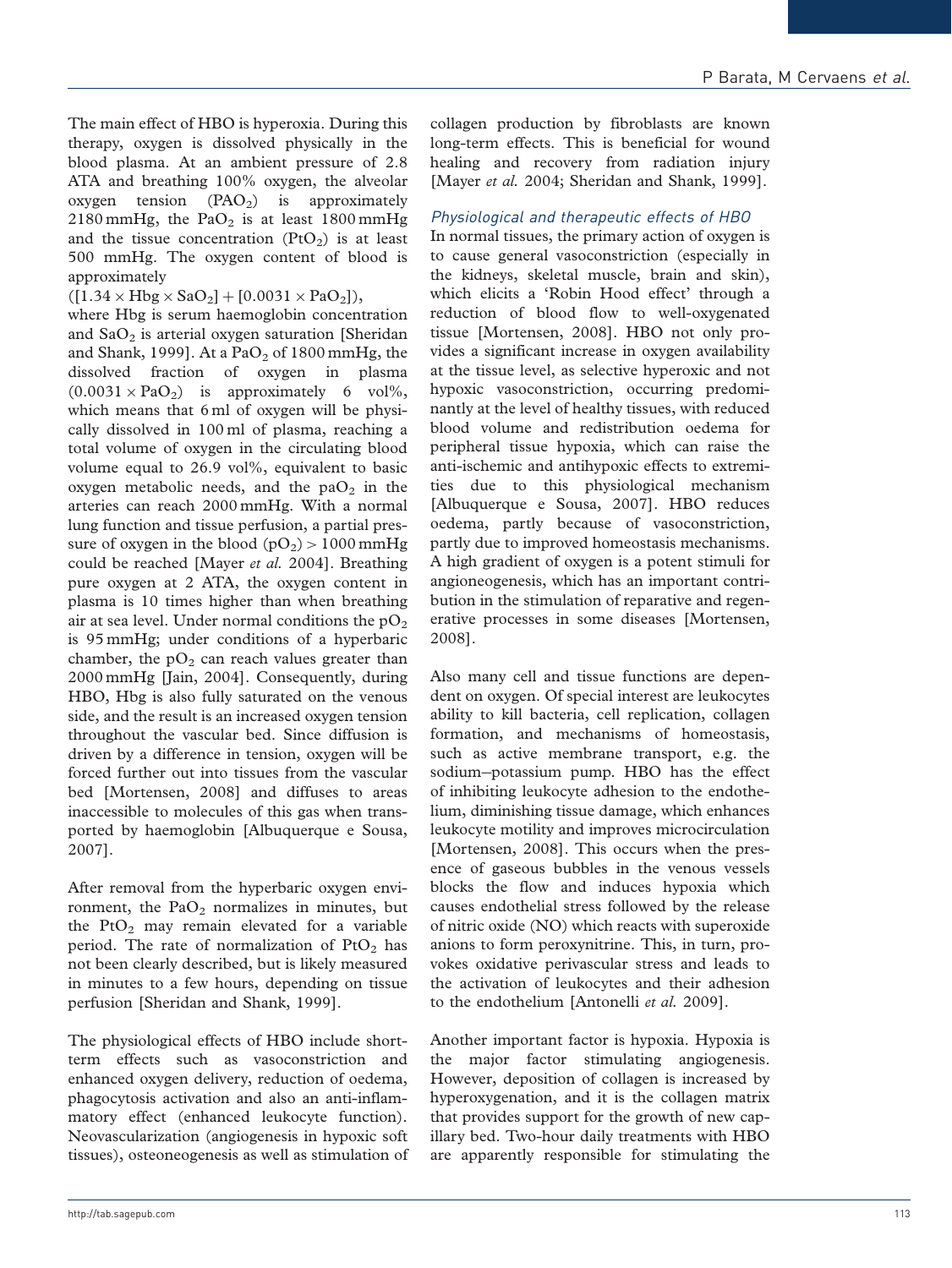oxygen in the synthesis of collagen, the remaining 22 h of real or relative hypoxia, in which the patient is not subjected to HBO, provide the stimuli for angiogenesis. Thus, the alternation of states of hypoxia and hyperoxia, observed in patients during treatment with intermittent HBO, is responsible for maximum stimulation of fibroblast activity in ischemic tissues, producing the development of the matrix of collagen, essential for neovascularization [Jain, 2004].

The presence of oxygen has the advantage of not only promoting an environment less hospitable to anaerobes, but also speeds the process of wound healing, whether from being required for the production of collagen matrix and subsequent angiogenesis, from the presence and beneficial effects of reactive oxygen species (ROS), or from yet undetermined means [Kunnavatana et al. 2005].

Dimitrijevich and colleagues studied the effect of HBO on human skin cells in culture and in human dermal and skin equivalents [Dimitrijevich et al. 1999]. In that study, normal human dermal fibroblasts, keratinocytes, melanocytes, dermal equivalents and skin equivalents were exposed to HBO at pressures up to 3 ATA for up to 10 consecutive daily treatments lasting 90 minutes each. An increase in fibroblast proliferation, collagen production and keratinocyte differentiation was observed at 1 and 2.5 ATA of HBO, but no benefit at 3 ATA. Kang and colleagues reported that HBO treatment up to 2.0 ATA enhances proliferation and autocrine growth factor production of normal human fibroblasts grown in a serum-free culture environment, but showed no benefit beyond or below 2 ATA of HBO [Kang et al. 2004]. Therefore, a delicate balance between having enough and too much oxygen and/or atmospheric pressure is needed for fibroblast growth [Kunnavatana et al. 2005].

Another important feature to take into account is the potential antimicrobial effect of HBO. HBO, by reversing tissue hypoxia and cellular dysfunction, restores this defence and also increases the phagocytosis of some bacteria by working synergistically with antibiotics, and inhibiting the growth of a number of anaerobic and aerobic organisms at wound sites [Mader et al. 1980]. There is evidence that hyperbaric oxygen is bactericidal for Clostridium perfringens, in addition to promoting a definitive inhibitory effect on the growth of toxins in most aerobic and

microaerophilic microorganisms. The action of HBO on anaerobes is based on the production of free radicals such as superoxide, dismutase, catalase and peroxidase. More than 20 different clostridial exotoxins have been identified, and the most prevalent is alphatoxine (phospholipase C), which is haemolytic, tissue necrotizing and lethal. Other toxins, acting in synergy, promote anaemia, jaundice, renal failure, cardiotoxicity and brain dysfunction. Thetatoxine is responsible for vascular injury and consequent acceleration of tissue necrosis. HBO blocks the production of alphatoxine and thetatoxine and inhibits bacterial growth [Jain, 2004].

## HBO applications in sports medicine

The healing of a sports injury has its natural recovery, and follows a fairly constant pattern irrespective of the underlying cause. Three phases have been identified in this process: the inflammatory phase, the proliferative phase and the remodelling phase. Oxygen has an important role in each of these phases [Ishii *et al.* 2005].

In the inflammatory phase, the hypoxia-induced factor-1 $\alpha$ , which promotes, for example, the glycolytic system, vascularization and angiogenesis, has been shown to be important. However, if the oxygen supply could be controlled without promoting blood flow, the blood vessel permeability could be controlled to reduce swelling and consequently sharp pain.

In the proliferative phase, in musculoskeletal tissues (except cartilage), the oxygen supply to the injured area is gradually raised and is essential for the synthesis of extracellular matrix components such as fibronectin and proteoglycan.

In the remodelling phase, tissue is slowly replaced over many hours using the oxygen supply provided by the blood vessel already built into the organization of the musculoskeletal system, with the exception of the cartilage. If the damage is small, the tissue is recoverable with nearly perfect organization but, if the extent of the damage is large, a scar (consisting mainly of collagen) may replace tissue. Consequently, depending on the injury, this collagen will become deficiently hard or loose in the case of muscle or ligament repair, respectively.

The application of HBO for the treatment of sports injuries has recently been suggested in the scientific literature as a therapy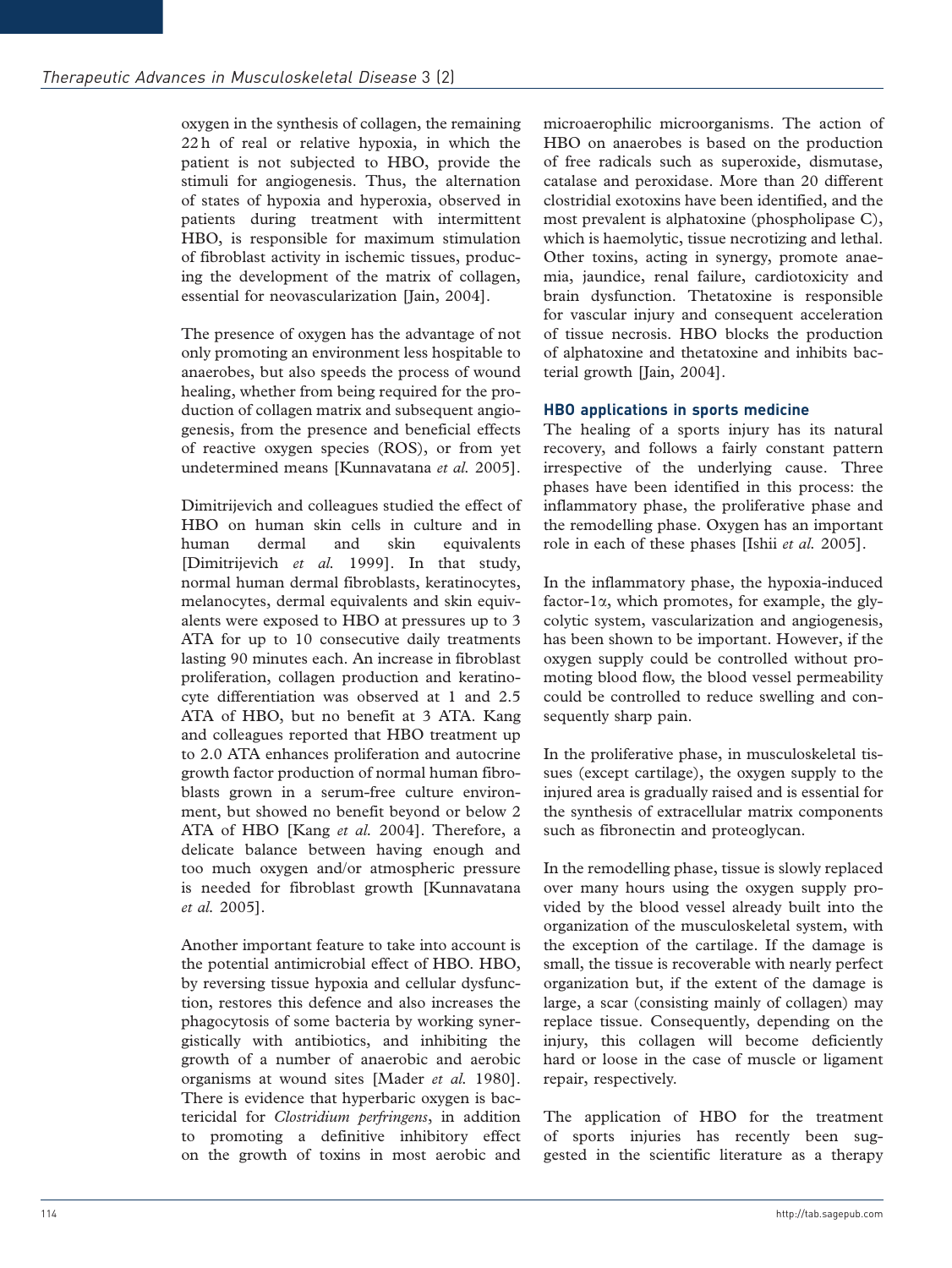modality: a primary or an adjunct treatment [Babul et al. 2003]. Although results have proven to be promising in terms of using HBO as a treatment modality in sports-related injuries, these studies have been limited due to the small sample sizes, lack of blinding and randomization problems [Babul and Rhodes, 2000].

Even fewer studies referring to the use of HBO in high level athletes can be found in the literature. Ishii and colleagues reported the use of HBO as a recovery method for muscular fatigue during the Nagano Winter Olympics [Ishii et al. 2005]. In this experiment seven Olympic athletes received HBO treatment for 30-40 minutes at 1.3 ATA with a maximum of six treatments per athlete and an average of two. It was found that all athletes benefited from the HBO treatment presenting faster recovery rates. These results are concordant with those obtained by Fischer and colleagues and Haapaniemi and colleagues that suggested that lactic acid and ammonia were removed faster with HBO treatment leading to shorter recovery periods [Haapaniemi et al. 1995; Fischer et al. 1988].

Also in our experience at the Matosinhos Hyperbaric Unit several situations, namely fractures and ligament injuries, have proved to benefit from faster recovery times when HBO treatments were applied to the athletes.

### Muscle injuries

Muscle injury presents a challenging problem in traumatology and commonly occurs in sports. The injury can occur as a consequence of a direct mechanical deformation (as contusions, lacerations and strains) or due to indirect causes (such as ischemia and neurological damage) [Li et al. 2001]. These indirect injuries can be either complete or incomplete [Petersen and Hölmich, 2005].

In sport events in the United States, the incidence of all injuries ranges from 10% to 55%. The majority of muscle injuries (more than 90%) are caused either by excessive strain or by contusions of the muscle [Järvinen  $et$   $al.$  2000]. A muscle suffers a contusion when it is subjected to a sudden, heavy compressive force, such as a direct blow. In strains, however, the muscle is subjected to an excessive tensile force leading to the overstraining of the myofibres and, consequently, to their rupture near the myotendinous junction [Järvinen et al. 2007].

Muscle injuries represent a continuum from mild muscle cramp to complete muscle rupture, and in between is partial strain injury and delayed onset muscle soreness (DOMS) [Petersen and Hölmich, 2005]. DOMS usually occurs following unaccustomed physical activity and is accompanied by a sensation of discomfort within the skeletal muscle experienced by the novice or elite athlete. The intensity of discomfort increases within the first 24 hours following cessation of exercise, peaks between 24 and 72 hours, subsides and eventually disappears by 5-7 days postexercise [Cervaens and Barata, 2009].

Oriani and colleagues first suggested that HBO might accelerate the rate of recovery from injuries suffered in sports [Oriani et al. 1982]. However, the first clinical report appeared only in 1993 where results suggested a 55% reduction in lost days to injury, in professional soccer players in Scotland suffering from a variety of injuries following the application of HBO. These values were based on a physiotherapist's estimation of the time course for the injury versus the actual number of days lost with routine therapy and HBO treatment sessions [James et al. 1993]. Although promising, this study needed a control group and required a greater homogeneity of injuries as suggested by Babul and colleagues [Babul et al. 2000].

DOMS. DOMS describes a phenomenon of muscle pain, muscle soreness or muscle stiffness that is generally felt 12-48 hours after exercise, particularly at the beginning of a new exercise program, after a change in sporting activities, or after a dramatic increase in the duration or intensity of exercise.

Staples and colleagues in an animal study, used a downhill running model to induce damage, and observed significant changes in the myeloperoxidase levels in rats treated with hyperbaric oxygen compared with untreated rats [Staples et al. 1995]. It was suggested that hyperbaric oxygen could have an inhibitory effect on the inflammatory process or the ability to actually modulate the injury to the tissue.

In 1999, the same group conducted a randomized, controlled, double-blind, prospective study to determine whether intermittent exposures to hyperbaric oxygen enhanced recovery from DOMS of the quadriceps by using 66 untrained men between the ages of 18 and 35 years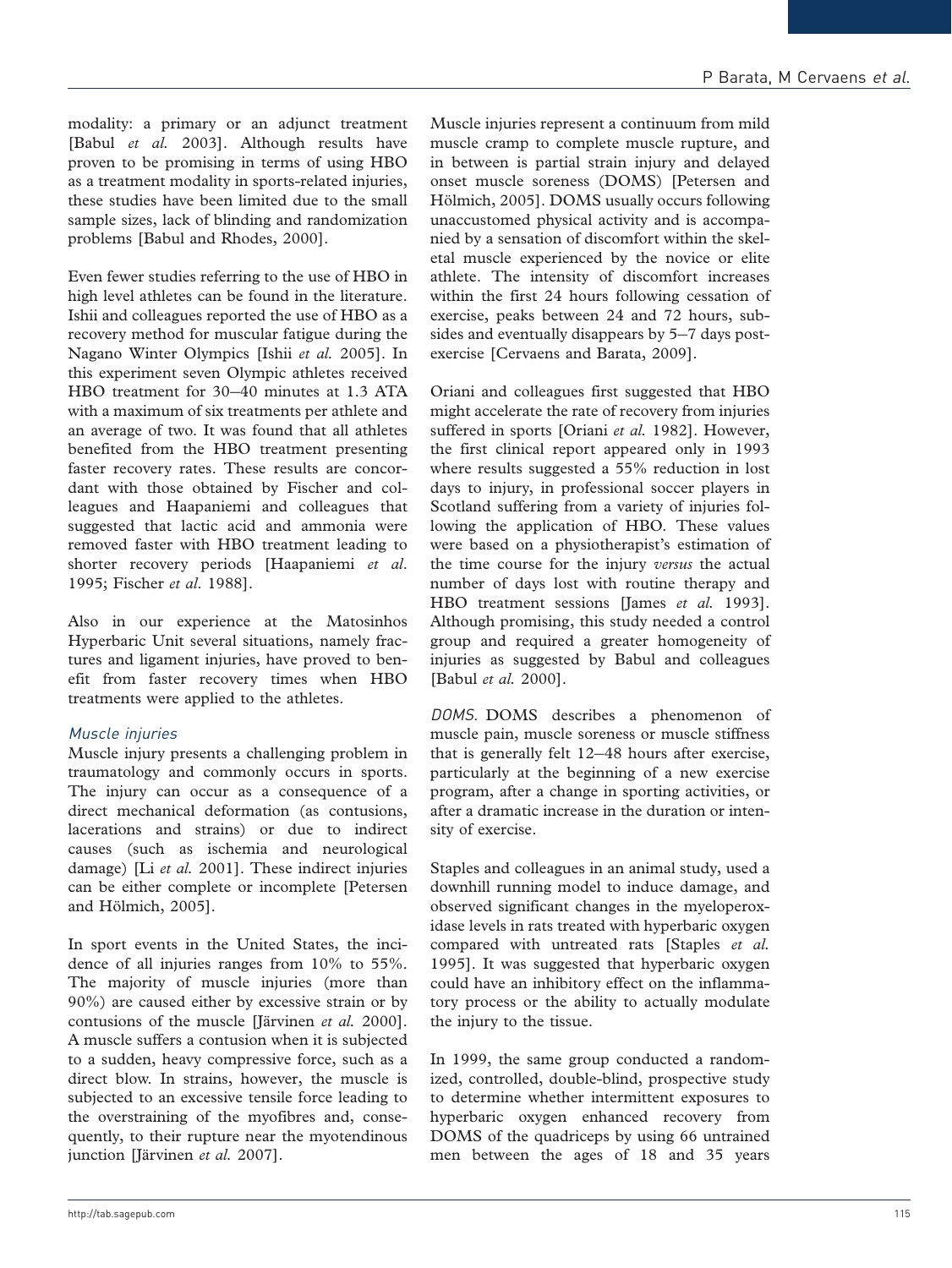[Staples et al. 1999]. After the induction of muscle soreness, the subjects were treated in a hyperbaric chamber over a 5-day period in two phases: the first phase with four groups (control, hyperbaric oxygen treatment, delayed treatment and sham treatment); and in the second phase three groups (3 days of treatment, 5 days of treatment and sham treatment). The hyperbaric exposures involved 100% oxygen for 1 hour at 2.0 ATA. The sham treatments involved 21% oxygen for 1 hour at 1.2 ATA. In phase 1, a significant difference in recovery of eccentric torque was noted in the treatment group compared with the other groups as well as in phase 2, where there was also a significant recovery of eccentric torque for the 5-day treatment group compared with the sham group, immediately after exercise and up to 96 hours after exercise. However, there was no significant difference in pain in either phase. The results suggested that treatment with hyperbaric oxygen may enhance recovery of eccentric torque of the quadriceps muscle from DOMS. This study had a complex protocol and the experimental design was not entirely clear (exclusion of some participants and the allocation of groups was not clarified), which makes interpretation difficult [Bennett et al. 2005a].

Mekjavic and colleagues did not find any recovery from DOMS after HBO. They studied 24 healthy male subjects who were randomly assigned to a placebo group or a HBO group after being induced with DOMS in their right elbow flexors [Mekjavic et al. 2000]. The HBO group was exposed to 100% oxygen at 2.5 ATA and the sham group to 8% oxygen at 2.5 ATA both for 1 hour per day and during 7 days. Over the period of 10 days there was no difference in the rate of recovery of muscle strength between the two groups or the perceived pain. Although this was a randomized, double-blind trial, this was a small study [Bennett et al. 2005a].

Harrison and colleagues also studied the effect of HBO in 21 healthy male volunteers after inducing DOMS in the elbow flexors [Harrison et al. 2001]. The subjects were assigned to three groups: control, immediate HBO and delayed HBO. These last two groups were exposed to 2.5 ATA, for 100 min with three periods of 30 min at 100% oxygen intercalated with 5 min with 20.93% oxygen between them. The first group began the treatments with HBO after 2 hours and the second group 24 hours postexercise and both were administered daily for 4 days.

The delayed HBO group were also given a sham treatment with HBO at day 0 during the same time as the following days' treatments but with 20.93% oxygen at a minimal pressure. The control group had no specific therapy. There were no significant differences between groups in serum creatine kinase (CK) levels, isometric strength, swelling or pain, which suggested that HBO was not effective on DOMS. This study also presented limitations such as a small sample size and just partial blinding [Bennett et al. 2005a].

Webster and colleagues wanted to determine whether HBO accelerated recovery from exercise-induced muscle damage in 12 healthy male volunteers that underwent strenuous eccentric exercise of the gastrocnemius muscle [Webster et al. 2002]. The subjects were randomly assigned to two groups, where the first was the sham group who received HBO with atmospheric air at 1.3 ATA, and the second with 100% oxygen with 2.5 ATA, both for 60 minutes. The first treatment was 3-4 hours after damage followed by treatments after 24 and 48 hours. There was little evidence in the recovery measured data, highlighting a faster recovery in the HBO group in the isometric torque, pain sensation and unpleasantness. However, it was a small study with multiple outcomes and some data were not used due to difficulties in interpretation [Bennett et al. 2005a].

Babul and colleagues also conducted a randomized, double-blind study in order to find out whether HBO accelerated the rate of recovery from DOMS in the quadriceps muscle [Babul et al. 2003]. This exercise-induced injury was produced in 16 sedentary female students that were assigned into two groups: control and HBO. The first was submitted to 21% oxygen at 1.2 ATA, and the second to 100% oxygen at 2.0 ATA for 60 minutes at 4, 24, 48 and 72 hours postinjury. There were no significant differences between the groups in the measured outcomes. However, this was also a small study with multiple outcomes, with a complex experimental design with two distinct phases with somewhat different therapy arms [Bennett et al. 2005a].

Germain and colleagues had the same objective as the previous study but this time the sample had 10 female and 6 male subjects that were randomly assigned into two groups [Germain et al. 2003]: the control group that did not undergo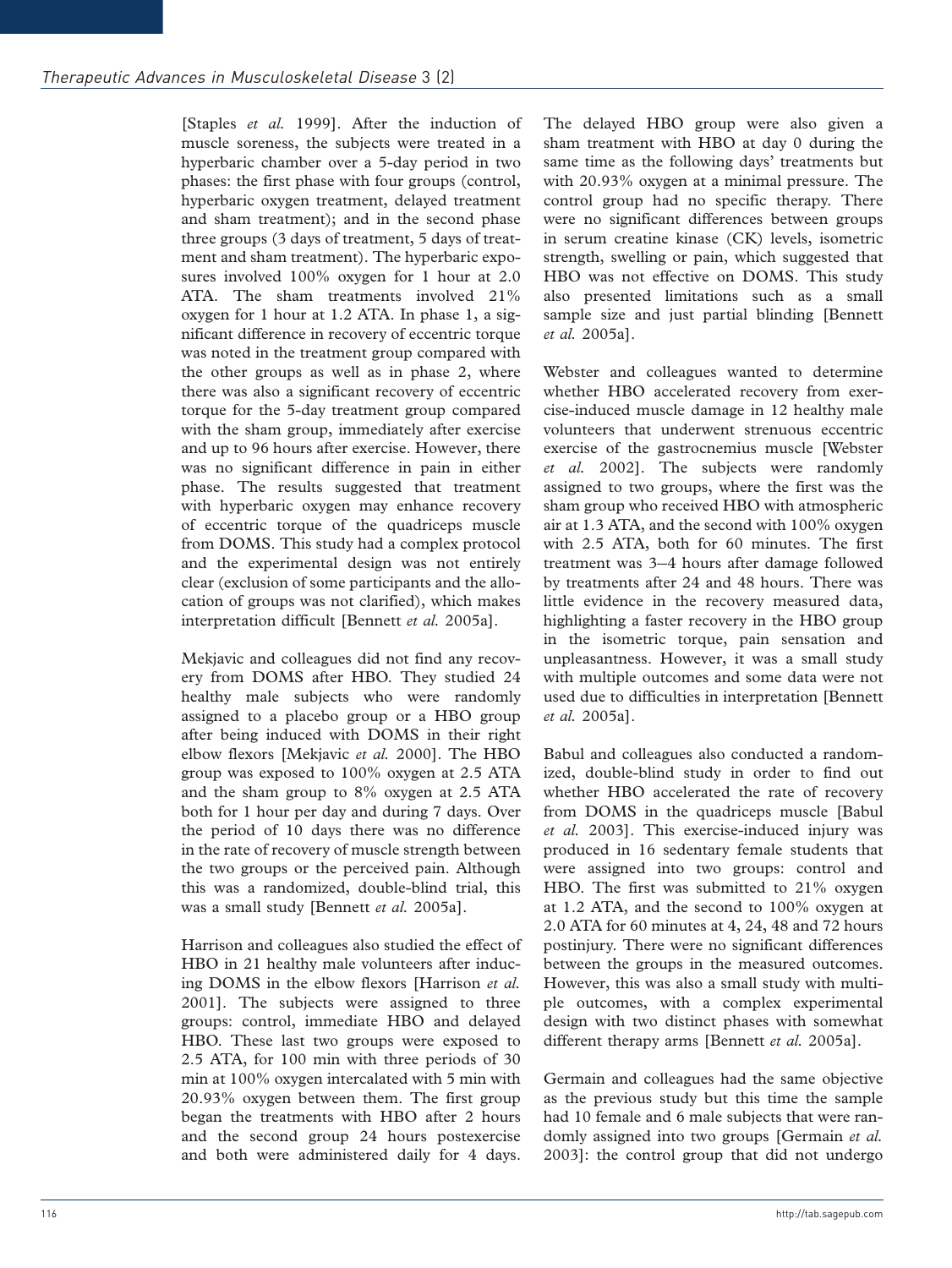any treatment and the HBO group that was exposed to 95% oxygen at 2.5 ATA during 100 minutes for five sessions. There were no significant differences between the groups which lead to the conclusion that HBO did not accelerate the rate of recovery of DOMS in the quadriceps. Once again, this was a very small and unblinded study that presented multiple outcomes [Bennett et al. 2005a].

Muscle stretch injury. In 1998, Best and colleagues wanted to analyse whether HBO improved functional and morphologic recovery after a controlled induced muscle stretch in the tibialis anterior muscle-tendon unit [Best et al. 1998]. They used a rabbit model of injury and the treatment group was submitted to a 5-day treatment with 95% oxygen at 2.5 ATA for 60 minutes. Then, after 7 days, this group was compared with a control group that did not undergo HBO treatment. The results suggested that HBO administration may play a role in accelerating recovery after acute muscle stretch injury.

Ischemia. Another muscle injury that is often a consequence of trauma is ischemia. Normally it is accompanied by anaerobic glycolysis, the formation of lactate and depletion of high-energy phosphates within the extracellular fluid of the affected skeletal muscle tissue. When ischemia is prolonged it can result in loss of cellular homeostasis, disruption of ion gradients and breakdown of membrane phospholipids. The activation of neutrophils, the production of oxygen radicals and the release of vasoactive factors, during reperfusion, may cause further damage to local and remote tissues. However, the mechanisms of ischemia-reperfusioninduced muscle injury are not fully understood [Bosco et al. 2007]. These authors aimed to see the effects of HBO in the skeletal muscle of rats after ischemia-induced injury and found that HBO treatment attenuated significantly the increase of lactate and glycerol levels caused by ischemia, without affecting glucose concentration, and modulating antioxidant enzyme activity in the postischemic skeletal muscle.

A similar study was performed in 1996 [Haapaniemi et al. 1996] in which the authors concluded that HBO had positive aspects for at least 48 hours after severe injury, by raising the levels of high-energy phosphate compounds, which indicated a stimulation of aerobic oxidation in the mitochondria. This maintains the

transport of ions and molecules across the cell membrane and optimizes the possibility of preserving the muscle cell structure.

Gregorevic and colleagues induced muscle degeneration in rats in order to see whether HBO hastens the functional recovery and myofiber regeneration of the skeletal muscle [Gregorevic et al. 2000]. The results of this study demonstrated that the mechanism of improved functional capacity is not associated with the reestablishment of a previously compromised blood supply or with the repair of associated nerve components, as seen in ischemia, but with the pressure of oxygen inspired with a crucial role in improving the maximum force-producing capacity of the regenerating muscle fibres after this myotoxic injury. In addition, there were better results following 14 days of HBO treatment at 3 ATA than at 2 ATA.

### Ankle sprains

In 1995 a study conducted at the Temple University suggested that patients treated with HBO returned approximately 30% faster than the control group after ankle sprain. The authors stated, however, that there was a large variability in this study design due to the difficulty in quantifying the severity of sprains [Staples and Clement, 1996].

Interestingly, Borromeo and colleagues, in a randomized, double-blinded study, observed in 32 patients who had acute ankle sprains the effects of HBO in its rehabilitation [Borromeo et al. 1997]. The HBO group was submitted to 100% oxygen at 2 ATA for 90 minutes for the first session and 60 minutes for the other two. The placebo group was exposed to ambient air, at 1.1 ATA for 90 minutes, both groups for three sessions over 7 days. The HBO group had an improvement in joint function. However, there were no significant differences between groups in the subjective pain, oedema, passive or active range of motion or time to recovery. This study included an average delay of 34 hours from the time of injury to treatment, and it had short treatment duration [Bennett et al. 2005a].

### Medical collateral ligament

Horn and colleagues in an animal study surgically lacerated medial collateral ligament of 48 rats [Horn et al. 1999]. Half were controls without intervention and the other half were exposed to HBO at 2.8 ATA for 1.5 hours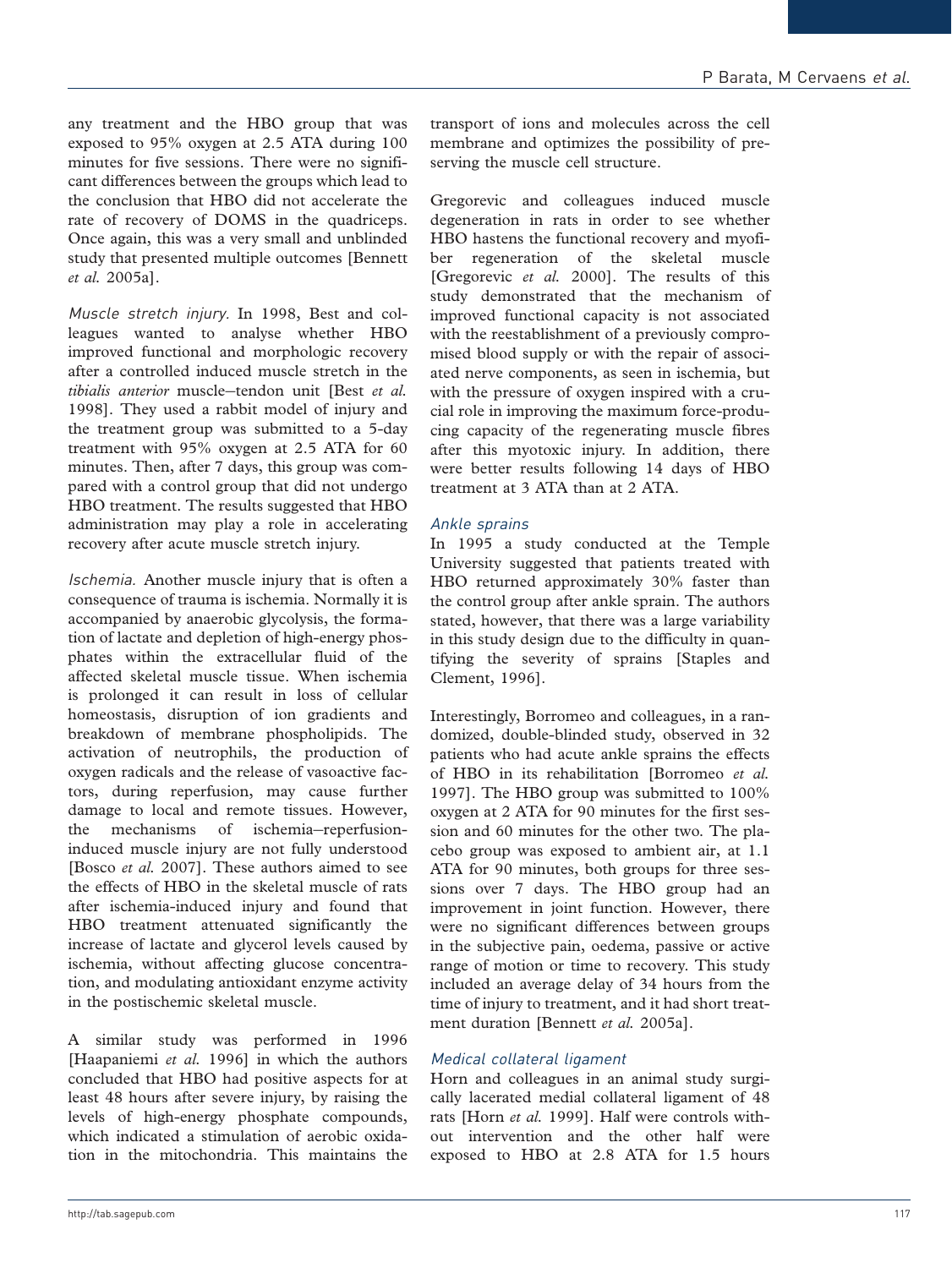a day over 5 days. Six rats from each group were euthanized at 2, 4, 6 and 8 weeks and at 4 weeks a statistically greater force was required to cause failure of the previously divided ligaments for those exposed to HBO than in the control group. After 4 weeks, an interesting contribution from HBO could be seen in that it promoted the return of normal stiffness of the ligament.

Ishii and colleagues induced ligament lacerations in the right limb of 44 rats and divided them into four groups [Ishii et al. 2002]: control group, where animals breathed room air at 1 ATA for 60 min; HBO treatment at 1.5 ATA for 30 min once a day; HBO treatment at 2 ATA for 30 min once a day; and 2 ATA for 60 min once a day. After 14 days postinjury, of the three exposures the last group was more effective in promoting healing by enhancing extracellular matrix deposition as measured by collagen synthesis.

Mashitori and colleagues removed a 2-mm segment of the medial collateral ligament in 76 rats [Mashitori et al. 2004]. Half of these rats were exposed to HBO at 2.5 ATA for 2 hours for 5 days per week and the remaining rats were exposed to room air. The authors observed that HBO promotes scar tissue formation by increasing type I procollagen gene expression, at 7 and 14 days after the injury, which contribute for the improvement of their tensile properties.

In a randomized, controlled and double-blind study, Soolsma examined the effect of HBO at the recovery of a grade II medial ligament of the knee presented in patients within 72 hours of injury. After one group was exposed to HBO at 2 ATA for 1 hour and the control group at 1.2 ATA, room air, for 1 hour, both groups for 10 sessions, the data suggested that, at 6 weeks, HBO had positive effects on pain and functional outcomes, such as decreased volume of oedema, a better range of motion and maximum flexion improvement, compared with the sham group [Soolsma, 1996].

# Anterior cruciate ligament

Yeh and colleagues used an animal model to investigate the effects of HBO on neovascularization at the tendon-bone junction, collagen fibres of the tendon graft and the tendon graft-bony interface which is incorporated into the osseous tunnel [Yeh et al. 2007]. The authors used 40 rabbits that were divided into two groups: the control group that was maintained in cages at normal air and the HBO group that was exposed to 100% oxygen at 2.5 ATA for 2 hours, for 5 days. The authors found that the HBO group had significantly increased the amount of trabecular bone around the tendon graft, increasing its incorporation to the bone and therefore increasing the tensile loading strength of the tendon graft. They assumed that HBO contributes to the angiogenesis of blood vessels, improving the blood supply which leads to the observed outcomes.

Takeyama and colleagues studied the effects of HBO on gene expressions of procollagen and tissue inhibitor of metalloproteinase (TIMPS) in injured anterior cruciate ligaments [Takeyama et al. 2007]. After surgical injury animals were divided into a control group and a group that was submitted to HBO, 2.5 ATA for 2 hours, for 5 days. It was found that even though none of the lacerated anterior cruciate ligaments (ACLs) united macroscopically, there was an increase of the gene expression of type I procollagen and of TIMPS 1 and 2 for the group treated with HBO. These results indicate that HBO enhances structural protein synthesis and inhibits degradative processes. Consequently using HBO as an adjunctive therapy after primary repair of the injured ACL is likely to increase success, a situation that is confirmed by the British Medical Journal Evidence Center [Minhas, 2010].

### Fractures

Classical treatment with osteosynthesis and bone grafting is not always successful and the attempt to heal nonunion and complicated fractures, where the likelihood of infection is increased, is a challenge.

A Cochrane review [Bennett et al. 2005b] stated that there is not sufficient evidence to support hyperbaric oxygenation for the treatment of promoting fracture healing or nonunion fracture as no randomized evidence was found. During the last 10 years this issue has not been the subject of many studies.

Okubo and colleagues studied a rat model in which recombinant human bone morphogenetic protein-2 was implanted in the form of lyophilized discs, the influence of HBO [Okubo et al. 2001]. The group treated with HBO, exposed to 2 ATA for 60 min daily, had significantly increased new bone formation compared with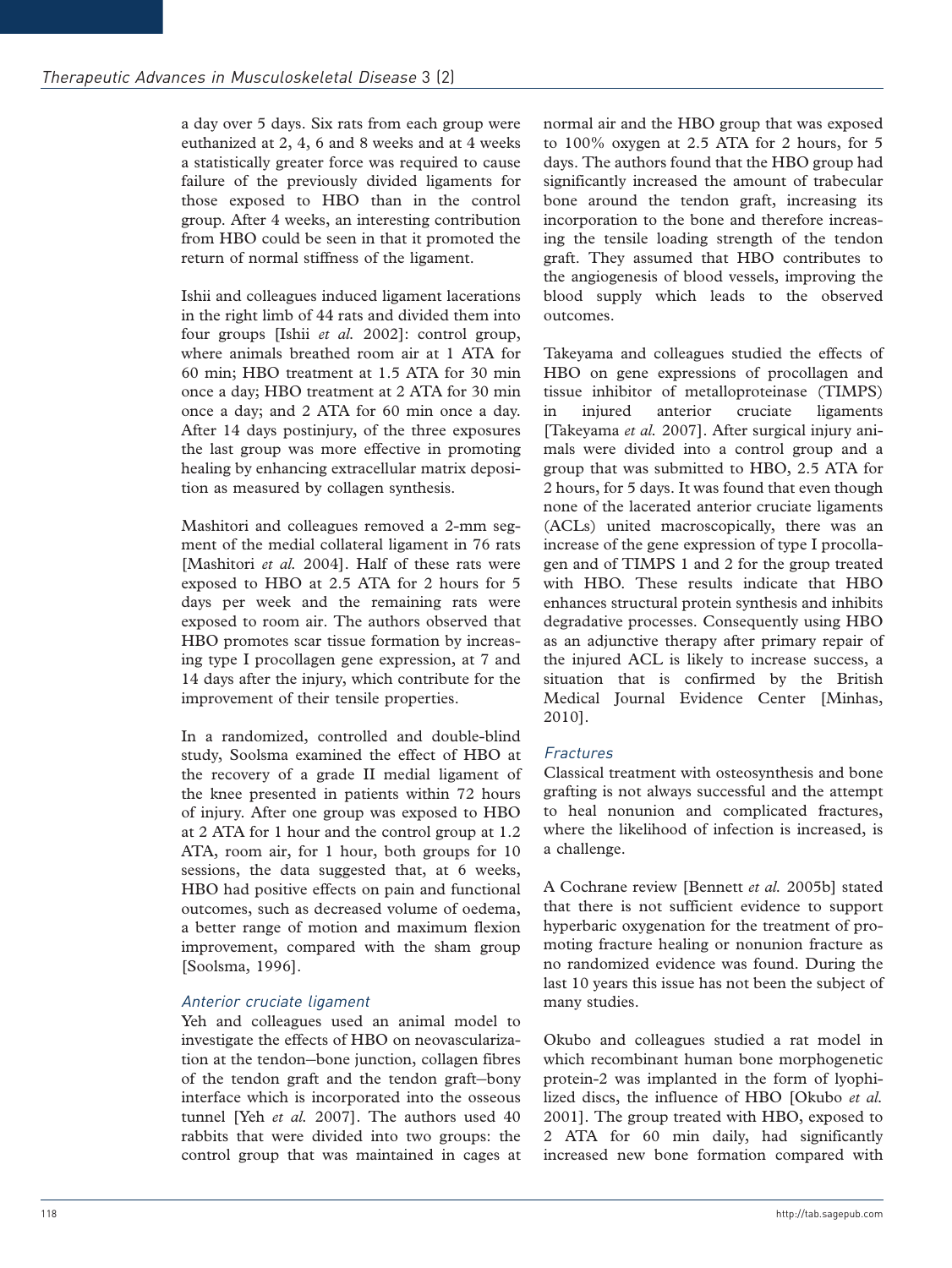the control group and the cartilage was present at the outer edge of the implanted material after 7 days.

Komurcu and colleagues reviewed retrospectively 14 cases of infected tibial nonunion that were treated successfully [Komurcu et al. 2002]. Management included aggressive debridement and correction of defects by corticotomy and internal bone transport. The infection occurred in two patients after the operation which was successfully resolved after 20-30 sessions of HBO.

Muhonen and colleagues aimed to study, in a rabbit mandibular distraction osteogenesis model, the osteogenic and angiogenic response to irradiation and HBO [Muhonen et al. 2004]. One group was exposed to 18 sessions of HBO until the operation that was performed 1 month after irradiation. The second group did not receive HBO and the controls underwent surgery receiving neither irradiation nor HBO. The authors concluded that previous irradiation suppresses osteoblastic activity and HBO changes the pattern of bone-forming activity towards that of nonirradiated bone.

Wang and colleagues, in a rabbit model, were able to demonstrate that distraction segments of animals treated with HBO had increased bone mineral density and superior mechanical properties comparing to the controls and yields better results when applied during the early stage of the tibial healing process [Wang et al. 2005].

#### Conclusion

In the various studies, the location of the injury seemed to have an influence on the effectiveness of treatment. After being exposed to HBO, for example, injuries at the muscle belly seem to have less benefit than areas of reduced perfusion such as muscle-tendon junctions and ligaments.

With regards to HBO treatment, it is still necessary to determine the optimal conditions for these orthopaedic indications, such as the atmosphere pressure, the duration of sessions, the frequency of sessions and the duration of treatment. Differences in the magnitude of the injury and in the time between injury and treatment may also affect outcomes.

Injuries studies involving bones, muscles and ligaments with HBO treatment seem promising. However, they are comparatively scarce and the

quality of evidence for the efficacy of HBO is low. Orthopaedic indications for HBO will become better defined with perfection of the techniques for direct measurement of tissue oxygen tensions and intramuscular compartment pressures. Despite evidence of interesting results when treating high-performance athletes, these treatments are multifactorial and are rarely published. Therefore, there is a need for larger samples, randomized, controlled, double-blind clinical trials of human (mainly athletes) and animal models in order to identify its effects and mechanisms to determine whether it is a safe and effective therapy for sports injuries treatments.

### Funding

This research received no specific grant from any funding agency in the public, commercial, or notfor-profit sectors.

### Conflict of interest statement

None declared.

#### References

Albuquerque e Sousa, J.G. (2007) Oxigenoterapia hiperbárica (OTHB). Perspectiva histórica, efeitos fisiológicos e aplicações clínicas. Rev Soc Poruguesa Med Interna 14: 219-227.

Antonelli, C., Franchi, F., Della Marta, M.E., Carinci, A., Sbrana, G., Tanasi, P. et al. (2009) Guiding principles in choosing a therapeutic table for DCI hyperbaric therapy. Minerva Anestesiologica 75: 151-161.

Babul, S. and Rhodes, E. (2000) The Role of Hyperbaric Oxygen Therapy in Sports Medicine. Sports Med 30: 395-403.

Babul, S., Rhodes, E., Taunton, J. and Lepawsky, M. (2003) Effects of intermittent exposure to hyperbaric oxygen for the treatment of an acute soft tissue injury. Clin J Sports Med 13: 138-147.

Bennett, M., Best, T., Babul-Wellar, S. and Taunton, J. (2005a) Hyperbaric oxygen therapy for delayed onset muscle soreness and closed soft tissue injury. Cochrane Database Syst Rev 19: 1-39.

Bennett, M.H., Stanford, R.E. and Turner, R. (2005b) Hyperbaric oxygen therapy for promoting fracture healing and treating fracture non-union. Cochrane Database Syst Rev 1: CD004712DOI: 004710.001002/ 14651858.CD14004712.pub14651852.

Best, T., Loitz-Ramage, B., Corr, D. and Vanderby, R.J. (1998) Hyperbaric oxygen in the treatment of acute muscle stretch injuries: results in an animal model. Am J Sports Med 26: 367-372.

Borromeo, C.N., Ryan, J.L., Marchetto, P.A., Peterson, R. and Bove, A.A. (1997) Hyperbaric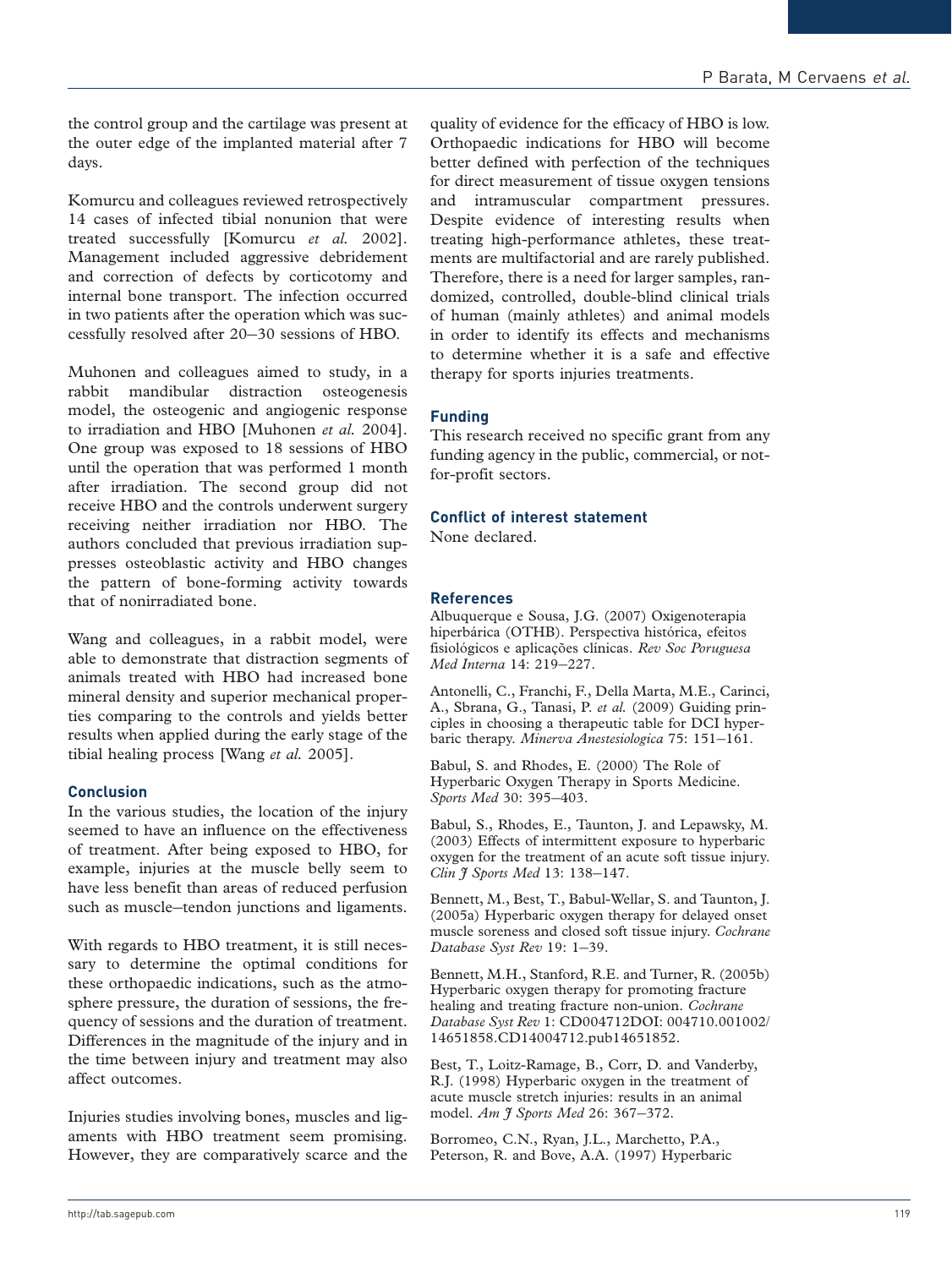oxygen therapy for acute ankle sprains. Am  $\ddot{\tau}$  Sports Med 25: 619-625.

Bosco, G., Yang, Z.-j., Nandi, J., Wang, J., Chen, C. and Camporesi, E.M. (2007) Effects of hyperbaric oxygen on glucose, lactate, glycerol and anti-oxidant enzymes in the skeletal muscle of rats during ischaemia and reperfusion. Clin Exp Pharmacol Physiol 34: 70-76.

Cervaens, M. and Barata, P. (2009) Sensação Retardada de Dor Muscular. Universidade Fernando Pessoa: Rev Fac Ciências Saúde 6: 186–196.

Dimitrijevich, S.D., Paranjape, S., Wilson, J.R., Gracy, R.W. and Mills, J.G. (1999) Effect of hyperbaric oxygen on human skin cells in culture and in human dermal and skin equivalents. Wound Repair Regen 7: 53-64.

Fernandes, T.D. (2009) Medicina Hiperbárica. Acta Medica Portuguesa 22: 324-334.

Fischer, B., Lehrl, S., Jain, K. and Braun, E. (1988) Handbook of Oxygen Therapy, Springer Verlag: Berlin, pp. 251-260.

Germain, G., Delaney, J., Moore, G., Lee, P., Lacroix, V. and Montgomery, D. (2003) Effect of hyperbaric oxygen therapy on exercise-induced muscle soreness. Undersea Hyperbaric Med 30: 135-145.

Gregorevic, P., Lynch, G.S. and Williams, D.A. (2000) Hyperbaric oxygen improves contractile function of regenerating rat skeletal muscle after myotoxic injury. J Appl Physiol 89: 1477-1482.

Haapaniemi, T., Nylander, G., Sirsjö, A. and Larsson, J. (1996) Hyperbaric oxygen reduces ischemia-induced skeletal muscle injury. Am Soc Plastic Surg 97: 602-607.

Haapaniemi, T., Sirsjo, A., Nylander, G. and Larsson, J. (1995) Hyperbaric oxygen treatment attenuates glutathione depletion and improves metabolic restitution in post-ischemic skeletal muscle. Free Radic Res 23: 91-101.

Harrison, B., Robinson, D., Davison, B., Foley, B., Seda, E. and Byrnes, W. (2001) Treatment of exerciseinduced muscle injury via hyperbaric oxygen therapy. Med Sci Sports Exercise 33: 36-42.

Horn, P.C., Webster, D.A., Amin, H.M., Mascia, M.F., Werner, F.W. and Fortino, M.D. (1999) The effect of hyperbaric oxygen on medial collateral ligament healing in a rat model. Clin Orthopaed Rel Res 360: 238-242.

Ishii, Y., Deie, M., Adachi, N., Yasunaga, Y., Sharman, P., Miyanaga, Y. et al. (2005) Hyperbaric oxygen as an adjuvant for athletes. Sports Med 35: 739-746.

Ishii, Y., Ushida, T., Tateishi, T., Shimojo, H. and Miyanaga, Y. (2002) Effects of different exposures of hyperbaric oxygen on ligament healing in rats. J Orthopaed Res 20: 353-356.

Jain, K.K. (2004) Textbook of Hyperbaric Medicine. Military Medicine.

James, P.B., Scott, B. and Allen, M.W. (1993) Hyperbaric oxygen therapy in sports injuries. Physiotherapy 79: 571-572.

Järvinen, T., Järvinen, T., Kääriäinen, M., Äärimaa, V., Vaittinen, S., Kalimo, H. et al. (2007) Muscle injuries: optimising recovery. Best Practice Res Clin Rheumatol 21: 317-331.

Järvinen, T., Kääriäinen, M., Järvinen, M. and Kalimo, H. (2000) Muscle strain injuries. Curr Opin Rheumatol 12: 155-161.

Kang, T.S., Gorti, G.K., Quan, S.Y., Ho, M. and Koch, R.J. (2004) Effect of hyperbaric oxygen on the growth factor profile of fibroblasts. Arch Facial Plastic Surg 6: 31-35.

Komurcu, M., Atesalp, A.S., Basbozkurt, M. and Kurklu, M. (2002) The treatment of infected tibial nonunion with aggressive debridement and internal bone transport. Military Med 167: 978-981.

Kunnavatana, S.S., Quan, S.Y. and Koch, R.J. (2005) Combined effect of hyberbaric oxygen and N-acetylcysteine on fibroblast proliferation. Arch Otolaryngol Head Neck Surg 131: 809-814.

Li, Y., Cummins, J. and Huard, J. (2001) Muscle injury and repair. Curr Opin Orthopaed 12: 409-415.

Mader, J.T., Brown, G.L., Guckian, J.C., Wells, C.H. and Reinarz, J.A. (1980) A mechanism for the amelioration by hyperbaric oxygen of experimental staphylococcal osteomyelitis in rabbits. J Infectious Dis 142: 915-922.

Mashitori, H., Sakai, H., Koibuchi, N., Ohtake, H., Tashiro, T., Tamai, K. et al. (2004) Effect of hyperbaric oxygen on the ligament healing process in rats. Clin Orthopaed Rel Res 423: 268-274.

Mathieu, D. (2006) Handbook on Hyperbaric Medicine. Kluwer: Dordrecht.

Mayer, R., Hamilton-Farrell, M.R., Kleij, A.J.v.d., Schmutz, J., Granström, G., Sicko, Z. et al. (2004) Hyperbaric oxygen and radiotherapy. Strahlenther Onkol 181: 113-123.

Mekjavic, I.B., Exner, J.A., Tesch, P.A. and Eiken, O. (2000) Hyperbaric oxygen therapy does not affect recovery from delayed onset muscle soreness. Med Sci Sports Exercise 32: 558-563.

Minhas, R. (2010) Best Practice, BMJ Evidence Center. Available at: http://group.bmj.com/products/ evidence-centre/best-practice.

Mortensen, C. (2008) Hyperbaric oxygen therapy. Curr Anaesth Crit Care 19: 333-337.

Muhonen, A., Haaparanta, M., Grönroos, T., Bergman, J., Knuuti, J., Hinkka, S. et al. (2004) Osteoblastic activity and neoangiogenesis in distracted bone of irradiated rabbit mandible with or without hyperbaric oxygen treatment. Int J Oral Maxillofacial Surg 33: 173-178.